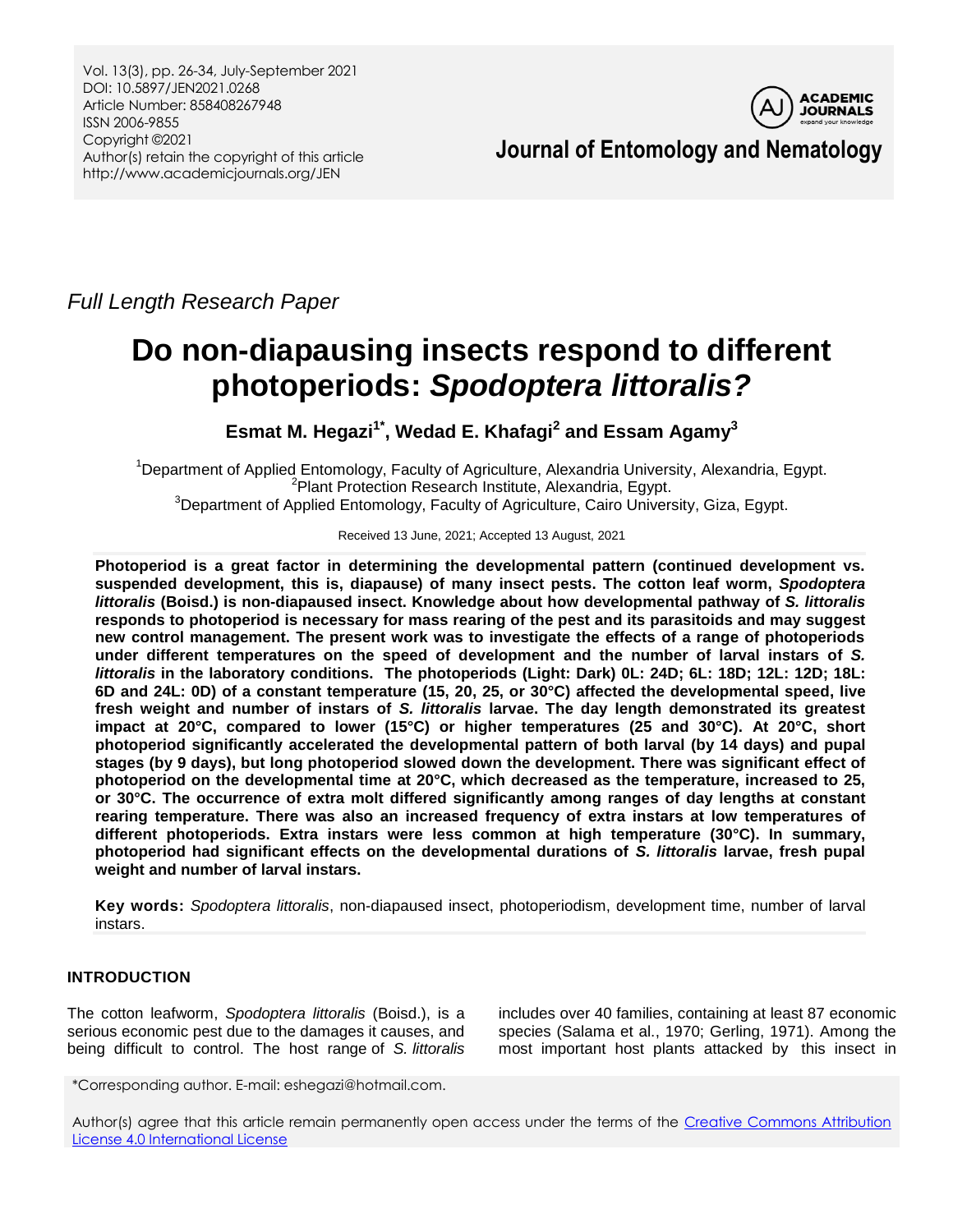Egypt are cotton and truck crops. It has been shown to reduce cotton yields by as much as 75% (Hosny and Issha, 1967). Damage on many crops arises from feeding by larvae, leading to complete stripping of the plants (Bishara, 1934). It occurs throughout Africa (e.g. Egypt, Algeria, Angola), Turkey, Spain, southern France, Southern Greece and northern Italy. It has been recorded many times in the UK (Campion et al., 1977). In, France and Greece, *S. littoralis* pupae have been seen in the soil after November. It is not established in the northern parts of Europe due to cooler temperatures and its quarantined pest status. The pest develops throughout the year, without undergoing diapaus (Sidibe and Lauge, 1977). Low winter temperatures are therefore an important limiting factor affecting the northerly distribution of this pest (Miller, 1976).

The minimum constant temperature for normal development in all stages is 13-14°C. Resistance to low temperatures, generally increases through the larval stages and is greatest in the pupal stage (Miller, 1977; Dahi, 2005). Sidibe and Lauge (1977), Baker and Miller (1974) and Ocete (1984) provided data on survival and development of *S. littoralis* at different temperatures. At 18°C, egg, larval and pupal stages last 9, 34 and 27 days, respectively. At 36°C, egg, larval and pupal stages decreased to 2, 10 and 8 days, respectively. Information on development on different host plants is given by Dimetry (1972), Harakly and Bishara (1974), Zoebelein (1977) and Badr et al. (1983). In Egypt, field studies carried out by Dimetry (1972), El-Shafei et al. (1981), Khalifa et al. (1982) indicated that six larval instars exist and there are six to seven overlapping generations of *S. littoralis* when feeding on cotton, and that there are three peak infestation periods. In the Middle East the leaf worm produces 7-10 annual generations (Gerling, 1971; Sidibe and Lauge, 1977).

Photoperiod is an importance greater factor in determining the developmental line (continued development vs. suspended development, that is, diapause) of many insect pests (Eizaguirre et al., 1994; Fantinou et al., 1995 López and Eizaguirre, 2019). Moreover, the effect of photoperiod on other developmental characteristics has also been determined (Lopez et al., 1995; Fantinou et al., 1996). However, data in the literature on the influence of photoperiod on life history parameters of non-diapaused insects, such as, *S. littiralis* or about other adaptations by which they synchronize their development with seasonal changes are little. The purpose of the present investigation was to study the effects of a range of photoperiods under different temperatures on the speed of development and the number of larval instars of *S. littoralis* larvae in the laboratory conditions. The obtained data may lead to more appropriate phenological models for evaluation of pest management methods and for population dynamics analysis. It can also contribute to an understanding of the

effects of weather conditions on *S. littoralis* phenology.

### **MATERIALS AND METHODS**

The experiment was carried out in the biological control laboratory of Alexandria University, Egypt. The cotton leafworm *S. littoralis* was reared in mass culture on semi-artificial diet. The components of the diet were prepared and used as described by Hegazi (1976). To minimize genetic differences in developmental traits among test insects, regularly, fresh field-collected insects were made to eliminate the bad effects of inbreeding for the culture. For each trial, four cultures were established from a large egg mass, reared at 4 constant temperatures of 15, 20, 25 and 30  $\pm$  1°C. Each temperature was combined with "L:D" 0:24, 6:18, 12:12, 18:6 or 24:0 and Relative Humidity of 65  $\pm$  5%. Also, each treatment was carried out in three different rearing chambers. The hatched larvae were reared individually in petri-dishes  $(3.5 \text{ cm})$  in diameter)  $(n = 30 - 1)$ 35 larvae/rearing chamber x 4 trials/ day length). Larval instars were determined according to methods followed by Stavridis et al. (2004), Mironidis and Savopoulou-Soultani (2008).

The caterpillars were fed daily, with fresh diet available at all times *(ad libidum)*. The daily procedures were food exchange, cleanings, record of deaths, and collection of cephalic capsules. The duration and number of instars were daily recorded. The pupae obtained were sexed using the Butt and Cantu (1962) technique and weighed with a precision scale with an approximation of 0.001 g. The development of the cotton leafworm was assessed by observing time for larval growth to pupation, larval weight, pupal developmental period, pupal weight.

The experiments were conducted in incubators (type Hann, Munden, Germany, Hegazi et al., 2017), equipped with six fluorescent 30-Watt cool white flurescent tube per cabinet. In all experiments, the light onset started at 5 am. The light intensity during photophase was approximately at 1270 foot candles. Light was measured with a Weston light meter (Model) (Weston Electrical Instrument Company, Newark, NJ). Some fans were used for cooling electronic equipment, operated during the light cycle to remove heat produced by lights. Variation of temperatures in rearing chambers was  $\pm$  1°C. All incubators were located in a controlled rearing room. The results reported here only include those individuals that pass through six instars and successfully survived to eclosion.

#### **Statistical analysis**

Statistical analyses were conducted using SPSS 17.0. Differences in the durations of immature development between different treatments were compared using one way analysis of variance (ANOVA) followed by multiple comparisons analysis using Student's t-test.

## **RESULTS**

The interactions between photoperiod and temperature in larval and pupal development on non-diapausing insect "*S. littoralis*", is shown in Tables 1 and 2. Table 1 shows the development time patterns in *S. littoralis* at low constant temperature (15 and 20 °C) under different photoperiods. The developmental period of males was less than that of females irrespective of temperature and photoperiodic conditions. Figure 1 shows that at 15°C, only short (6L: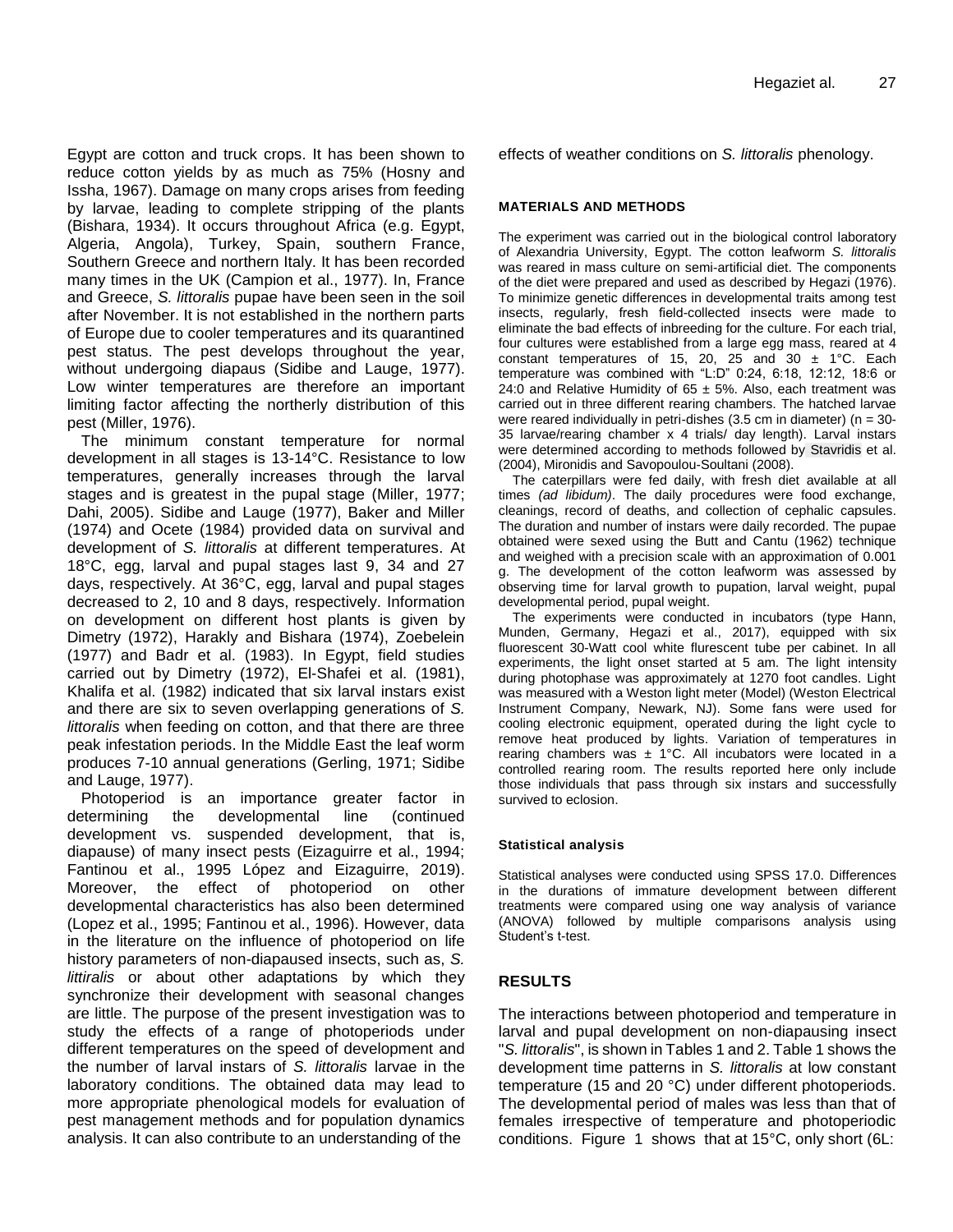|                     | Photoperiod (L:D, h) |                          |                    |                               |                         |  |  |  |
|---------------------|----------------------|--------------------------|--------------------|-------------------------------|-------------------------|--|--|--|
| <b>Stage</b>        | 0:24                 | 6:18                     | 12:12              | 18:6                          | 24:0                    |  |  |  |
| A: Temperature 15°C |                      |                          |                    |                               |                         |  |  |  |
| Egg                 |                      | $8.10 \pm 0.02$          |                    | $8.20 \pm 0.01$               |                         |  |  |  |
| First instar        |                      | $9.28 \pm 0.09$          |                    | $9.24 \pm 0.20$               |                         |  |  |  |
| Second instar       |                      | $8.36 \pm 0.12$          |                    | $7.44 \pm 0.18$               |                         |  |  |  |
| Third instar        |                      | $8.50 \pm 0.14$          |                    | $7.16 \pm 0.17$               |                         |  |  |  |
| Fourth instar       |                      | $7.84 \pm 0.12$          |                    | $7.80 \pm 0.40$               |                         |  |  |  |
| Fifth instar        |                      | $10.12 \pm 0.46$         |                    | $8.30 \pm 0.40$               |                         |  |  |  |
| Sixth instar        |                      | $12.60 \pm 0.56$         |                    | $12.16 \pm 0.64$              |                         |  |  |  |
| Larvae              |                      | $56.70 \pm 0.50^a$       |                    | $51.84 \pm 0.13^b$            |                         |  |  |  |
| Pupa $\delta$       |                      | $48.50 \pm 1.90^a$       |                    | $39.7 \pm 0.49^b$             |                         |  |  |  |
| Pupa $\varphi$      |                      | $42.90 \pm 0.18^a$       |                    | $32.5 \pm 0.37^b$             |                         |  |  |  |
| B: Temperature 20°C |                      |                          |                    |                               |                         |  |  |  |
| Egg                 | $5.0 \pm 0.01$       | $4.50 \pm 0.01$          | $6.00 \pm 0.10$    | $6.00 \pm 0.10$               | $5.8 \pm 0.20$          |  |  |  |
| First instar        | $4.80 \pm 0.14$      | $3.48 \pm 0.16$          | $5.16 \pm 0.07$    | $5.12 \pm 0.12$               | $4.08 \pm 0.08$         |  |  |  |
| Second instar       | $3.20 \pm 0.10$      | $3.72 \pm 0.12$          | $4.28 \pm 0.12$    | $5.48 \pm 0.20$               | $3.48 \pm 0.10$         |  |  |  |
| Third instar        | $3.00 \pm 0.10$      | $2.52 \pm 0.18$          | $4.64 \pm 0.15$    | $4.44 \pm 0.14$               | $3.76 \pm 0.18$         |  |  |  |
| Fourth instar       | $3.30 \pm 0.10$      | $2.92 \pm 0.17$          | $5.00 \pm 0.10$    | $5.08 \pm 0.14$               | $4.00 \pm 0.19$         |  |  |  |
| Fifth instar        | $3.80 \pm 0.10$      | $3.36 \pm 0.09$          | $5.36 \pm 0.16$    | $5.72 \pm 0.23$               | $4.36 \pm 0.14$         |  |  |  |
| Sixth instar        | $5.84 \pm 0.10$      | $5.12 \pm 0.20$          | $6.96 \pm 0.30$    | $8.24 \pm 0.34$               | $6.32 \pm 0.19$         |  |  |  |
| Larvae              | $24.00 \pm 0.22$ d   | $20.30 \pm 0.50^e$       | $31.30 \pm 0.50^b$ | $34.1 \pm 0.40^a$             | $26.0 \pm 0.34^c$       |  |  |  |
| 8<br>Pupa           | $15.40 \pm 0.20$ b   | $15.10 \pm 0.39^b$       | $24.60 \pm 0.20^a$ | $24.80 \pm 0.34$ <sup>a</sup> | $15.8 \pm 0.30^b$       |  |  |  |
| ♀                   | $13.00 \pm 0.21$ c   | $13.10 \pm 0.22^{\circ}$ | $20.60 \pm 0.52^b$ | $22.00 \pm 0.47^a$            | $12.7 \pm 0.15^{\circ}$ |  |  |  |

**Table 1.** Development time patterns in *S. littoralis* at low constant temperature and different photoperiods.

Means within a row followed by the same letter are not significantly different, (P < 0.01).

18D) and long (18L: 6D) photoperiods were tested. The developmental time for both larval and pupal stages was significantly longer ( $t_{0.05}$  = 2.24 for larvae;  $t_{0.05}$  = 4.6 for male pupae,  $t_{0.05}$  = 2.1 for female pupae) at short photoperiod compared to long photoperiodThe larval stage lasted 56.7 days at short photoperiod vs. 51.8 days at long photoperiod. At short photoperiod (6L: 18D) the developmental time of pupal stage lasted 48.5 days for male and 42.9 days for females vs 39.7 and 32.5 days for male and female at long day length(18L: 6D), respectively.

At 20°C, the results showed that photoperiods had significant effects on the developmental durations of the larval (F = 194.5; df = 4, 45; P < 0.05) and pupal (for male,  $F = 210.0$ ; df = 4, 45; for female,  $F = 171.2$ ; df = 4, 45; P < 0.05) stages of *S. littoralis* (Table 1). The short day length of 6L: 18D significantly accelerated the development of both the larval and pupal stages, while the long photoperiod (18L: 6D) slowed down the development, compared with other photo schedules. For instance the larval stage lasted 20.3 days at short photoperiod (6L: 18D), slowed down to 34.1 days at long photoperiod (18L: 6D).

At 25°C, the scenario was different at higher

temperatures, the continuous darkness (0L: 24D) significantly accelerated the development of both the larval (F = 13.05; df = 4, 45; P < 0.05) and pupal (for male,  $F = 10.1$ ; df = 4, 45; for female,  $F = 13.39$ ; df = 4, 45; P < 0.05) stages, while photoperiod of 12L: 12D significantly slowed down the development. The fastest development of the larvae lasted 16.5 vs 19.8 days, under continuous darkness and photoperiod of 12L: 12D, respectively (Table 2).

At 30°C, the developmental speed of the larval stage was significantly increased (F = 40.6;  $df = 4$ , 45; P < 0.05) at short photoperiod (11.4 days) compared to those of longest development at continuous photoperiod (14.2 days) (Table 2). Table 4 shows mean live weights of prepupal and pupal stages of *S. littoralis* at different photoperiods of different temperatures. The day length induced drastic changes in live weights of prepupal and pupal stages and it was temperature dependent. At 15°C, although short photoperiod (6L: 18D) slowed down the development of *S. littoralis* larvae, no significant differences in pupal weights were obtained at the long photoperiod (18L: 6D) or short photoperiod. At 20°C, there were significant differences (for male prepupae,  $F =$ 54.63; df = 4, 45;  $P < 0.05$ ; for female pupae,  $F = 59.87$ ;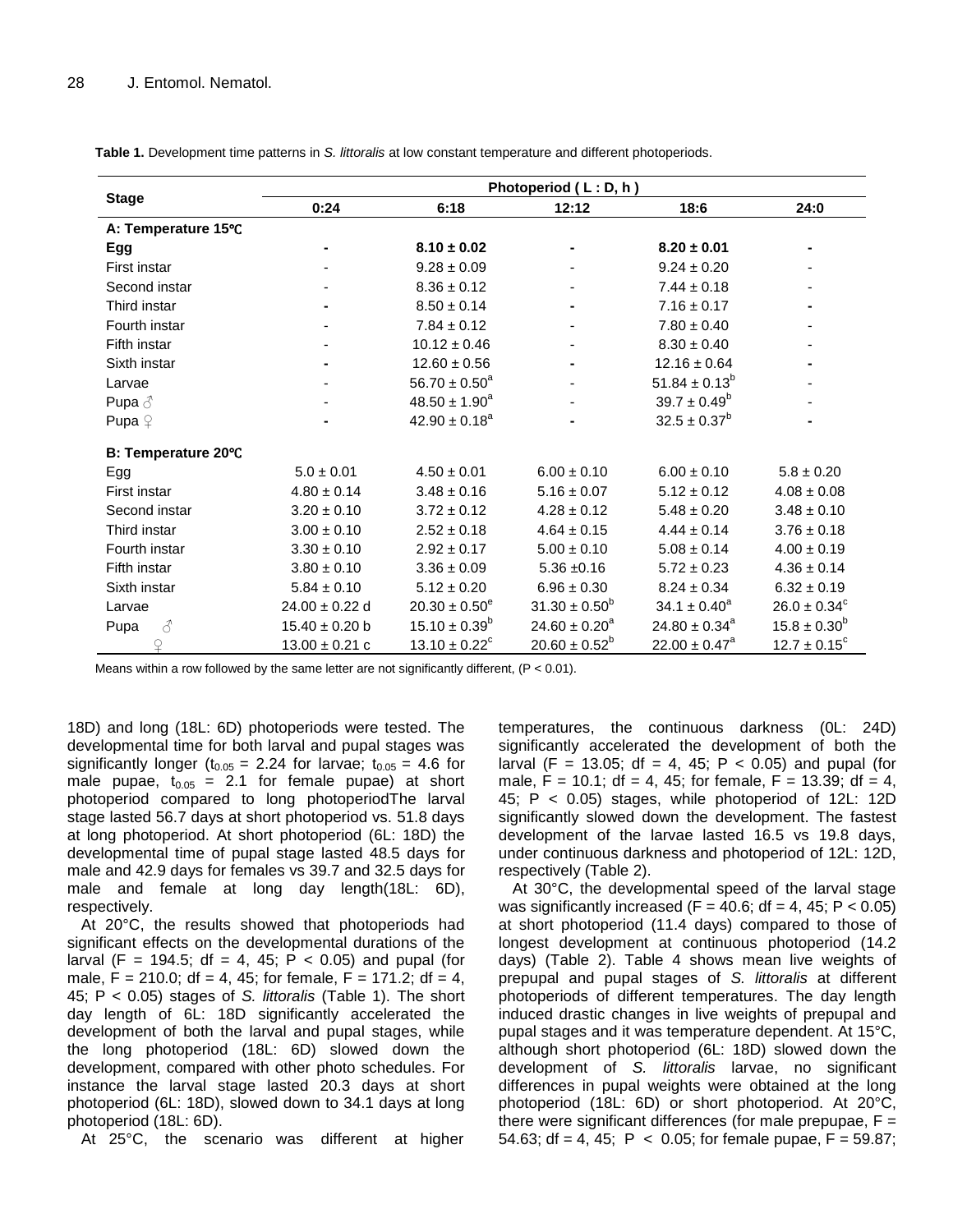|                      | Photoperiod (L:D, h)     |                          |                               |                              |                              |  |  |  |
|----------------------|--------------------------|--------------------------|-------------------------------|------------------------------|------------------------------|--|--|--|
| <b>Stage</b>         | 0:24                     | 6:18                     | 12:12                         | 18:6                         | 24:0                         |  |  |  |
| A: Temperature 25°C  |                          |                          |                               |                              |                              |  |  |  |
| Egg                  | $3.00 \pm 0.04$          | $3.00 \pm 0.04$          | $3.50 \pm 0.03$               | $3.60 \pm 0.04$              | $3.1 \pm 0.20$               |  |  |  |
| First instar         | $3.00 \pm 0.00$          | $3.80 \pm 0.08$          | $3.50 \pm 0.10$               | $3.2 \pm 0.20$               | $3.0 \pm 0.00$               |  |  |  |
| Second instar        | $2.08 \pm 0.08$          | $2.50 \pm 0.11$          | $2.80 \pm 0.10$               | $3.10 \pm 0.20$              | $2.12 \pm 0.07$              |  |  |  |
| Third instar         | $2.28 \pm 0.10$          | $2.28 \pm 0.09$          | $2.80 \pm 0.13$               | $2.36 \pm 0.10$              | $2.12 \pm 0.07$              |  |  |  |
| Fourth instar        | $2.20 \pm 0.11$          | $2.36 \pm 0.09$          | $2.90 \pm 0.14$               | $2.20 \pm 0.10$              | $2.2 \pm 0.10$               |  |  |  |
| Fifth instar         | $2.70 \pm 0.13$          | $3.12 \pm 0.12$          | $3.08 \pm 0.13$               | $2.60 \pm 0.10$              | $2.7 \pm 0.12$               |  |  |  |
| Sixth instar         | $4.20 \pm 0.18$          | $4.32 \pm 0.09$ b        | $4.70 \pm 0.17$               | $4.44 \pm 0.02$              | $4.76 \pm 0.17$              |  |  |  |
| Larvae               | $16.50 \pm 0.30^{\circ}$ | $17.70 \pm 0.21^a$       | $19.80 \pm 0.29$ <sup>a</sup> | $17.90 \pm 0.36^{\circ}$     | $17.00 \pm 0.20^{\circ}$     |  |  |  |
| Pupa $\delta$        | $10.00 \pm 0.10^{\circ}$ | $11.70 \pm 0.15^b$       | $12.20 \pm 0.24$ <sup>a</sup> | $11.80 \pm 0.13^{ab}$        | $11.2 \pm 0.13$ <sup>c</sup> |  |  |  |
| Pupa $\mathcal{Q}$   | $9.40 \pm 0.16^d$        | $10.30 \pm 0.15^{\circ}$ | $10.90 \pm 0.10^a$            | $9.90 \pm 0.18^c$            | $10.3 \pm 0.15^{\circ}$      |  |  |  |
| B: Temperature 30 °C |                          |                          |                               |                              |                              |  |  |  |
| Egg                  | $3.00 \pm 0.10$          | $3.00 \pm 0.02$          | $3.50 \pm 0.20$               | $3.60 \pm 0.10$              | $3.00 \pm 0.10$              |  |  |  |
| First instar         | $2.04 \pm 0.04$          | $2.04 \pm 0.04$          | $2.04 \pm 0.04$               | $2.12 \pm 0.07$              | $2.04 \pm 0.04$              |  |  |  |
| Second instar        | $1.76 \pm 0.09$          | $1.92 \pm 0.08$          | $1.84 \pm 0.07$               | $2.00 \pm 0.08$              | $2.36 \pm 0.20$              |  |  |  |
| Third instar         | $1.72 \pm 0.09$          | $1.80 \pm 0.11$          | $1.56 \pm 0.10$               | $1.64 \pm 0.13$              | $2.52 \pm 0.17$              |  |  |  |
| Fourth instar        | $1.64 \pm 0.09$          | $1.48 \pm 0.11$          | $1.56 \pm 0.10$               | $1.68 \pm 0.14$              | $1.64 \pm 0.10$              |  |  |  |
| Fifth instar         | $1.92 \pm 0.08$          | $1.88 \pm 0.07$          | $1.88 \pm 0.07$               | $2.04 \pm 0.07$              | $1.84 \pm 0.09$              |  |  |  |
| Sixth instar         | $3.60\pm0.11$            | $2.64 \pm 0.13$          | $2.92 \pm 0.12$               | $3.80 \pm 0.20$              | $3.88 \pm 0.13$              |  |  |  |
| Larvae               | $12.64 \pm 0.17^c$       | $11.76 \pm 0.17^e$       | $11.96 \pm 0.14^d$            | $13.36 \pm 0.39^b$           | $14.24 \pm 0.35^a$           |  |  |  |
| Pupa $\delta$        | $7.70 \pm 0.15^a$        | $7.20 \pm 0.13^b$        | $7.20 \pm 0.13^b$             | $7.70 \pm 0.20^a$            | $7.1 \pm 0.10^b$             |  |  |  |
| Pupa $\mathcal Q$    | $6.50 \pm 0.16^{bc}$     | $6.30 \pm 0.30^{\circ}$  | $6.30 \pm 0.15^c$             | $7.10 \pm 0.23$ <sup>a</sup> | $6.80 \pm 0.20^{ab}$         |  |  |  |

**Table 2.** Development time patterns in *S. littoralis* at high constant temperature of different photoperiods.

Means within a row followed by the same letter are not significantly different, (P < 0.01).

 $df = 4$ , 45;  $P < 0.05$ ) among live prepupal and pupal weights of S. littoralis developed from larvae reared under different photoperiods. The heaviest weights were for those reared under photo-schedules of (12L: 12D) and (18L: 6D).

Typically, S. littoralis has six larval instars, with developmental commitment to metamorphosis occurring in the 6th (late) instar. The results showed that S. littoralis larvae had substantial intraspecific variation in the number of larval instars when reared at different photoperiods of a constant temperature on a modified artificial diet. The occurrence of extra molt differed significantly among photoperiods under constant rearing temperature. Table 3 shows that 15°C, 56.4 and 30.0% of *S. littoralis* larvae developed extra instar (seventh) before pupation under short (6L: 18D) and long (18L: 6D) photoperiods ( $t_{0.05}$  = 21.17), respectively. At 20°C, the larvae reared under (6L: 18D) and long (12L: 2D) photoperiods, showed the highest values (23 and 22%, in respect) of additional molts ( $F = 335.5$ ; df = 4, 20; P < 0.05) compared to those reared under continuous darkness (0L: 24D) (0.0%), long (18L: 6D) (10.0%) and continuous photoperiod (24L: 0D) (8.1%). At 25°C, the larvae had significant (F = 246.7; df = 4, 20; P < 0.05) number of additional extra molt among different photoperiods. At 30°C, the frequency of individuals with extra instars significantly (F =  $932.8$ ; df = 4, 20; P < 0.05) decreased with increased rearing day length.

Figure 2 summarizes the effect of photoperiods (L: D, h) and constant temperature (°C) that accelerated (A, shortest duration) and slowed down (S, longest duration) the development larvae and pupae of *S. littoralis*. The photoperiod had significant effects on the developmental durations of *S. littoralis* larvae. The day length demonstrated its greatest impact at 20°C. At 20°C, short photoperiod significantly accelerated the developmental pattern of both larval (by 14 days) and pupal stages (by 9 days), but long photoperiod slowed down the development. The effect of photoperiod at 20°C decreased as the temperature increased to 25, or 30°C.

## **DISCUSSION**

Detailed information of the insect life cycle and how it responds to environmental factors is the necessary for future events, and for developing successful control programs (Nylin, 2001; Bansode et al., 2016; Montezano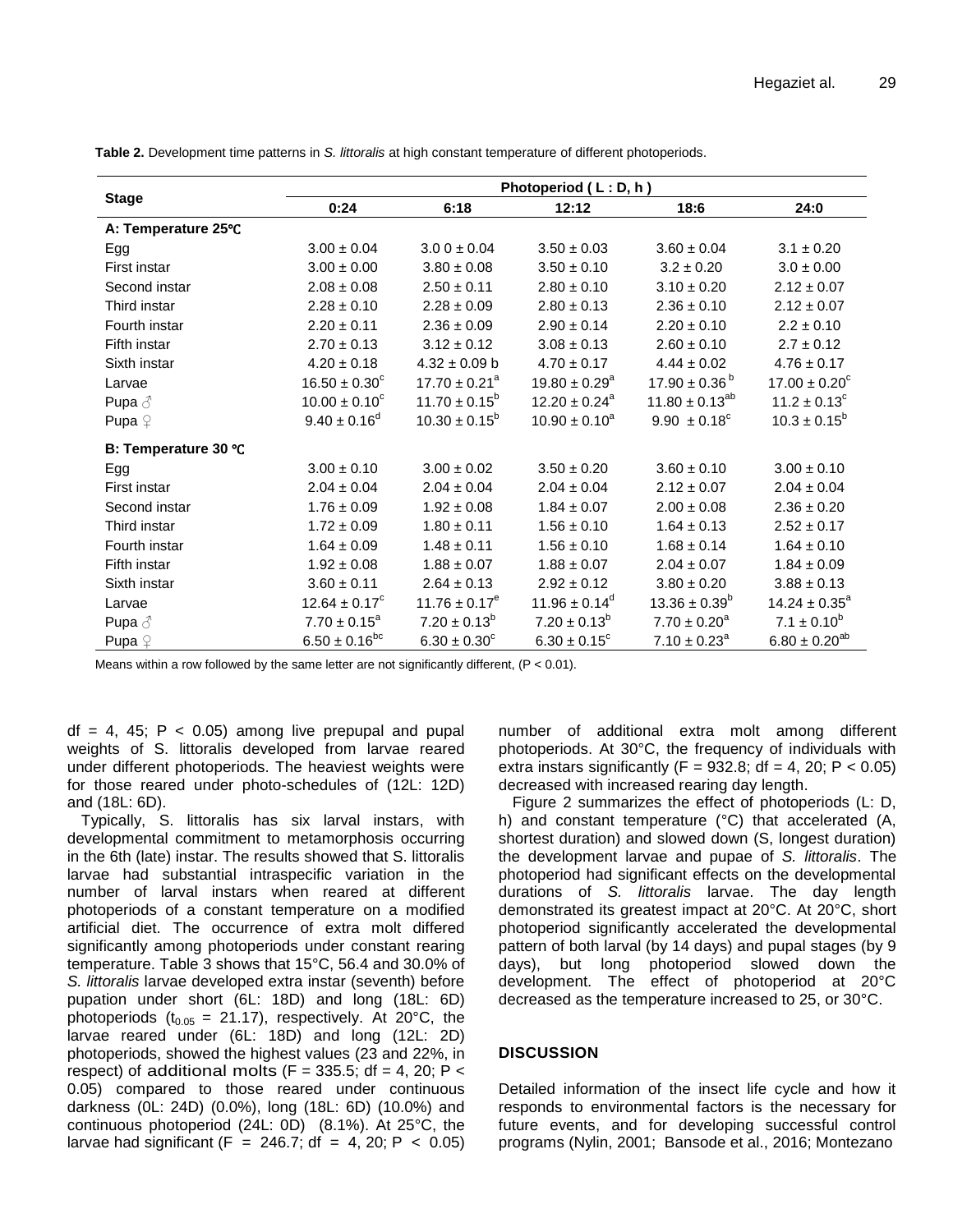

**Figure 1.** Mean durations ( $\pm$ SE) of larval stage ( $1<sup>st</sup> - 6<sup>th</sup>$ ) of *S. littoralis* under different photoperiods of constant low 15 or 20℃ (A); or high temperature 25 or 30℃ (B). Bars with the same uppercase or lowercase letter are not significantly different  $(P > 0.05)$ .

|                  | <b>Table 3.</b> Effect of photoperiod on percentage (mean $\pm$ SE) of S. littoralis larvae developed an extra instar |  |  |  |  |  |  |
|------------------|-----------------------------------------------------------------------------------------------------------------------|--|--|--|--|--|--|
| before pupation. |                                                                                                                       |  |  |  |  |  |  |

| Photoperiod | Temperature (°C)            |                               |                               |                             |  |  |  |
|-------------|-----------------------------|-------------------------------|-------------------------------|-----------------------------|--|--|--|
| (L: D, h)   | 15                          | 20                            | 25                            | 30                          |  |  |  |
| 0:24        | No data                     | $00.00 \pm 0.00^D$            | $8.30 \pm 0.00^{\circ}$       | $14.70 \pm 0.90^{\text{A}}$ |  |  |  |
| 6:18        | $56.40 \pm 2.30^{\text{A}}$ | $23.00 \pm 1.50$ <sup>A</sup> | 5.6 0 $\pm$ 1.20 <sup>D</sup> | $6.73 \pm 1.30^{\text{B}}$  |  |  |  |
| 12:12       | No data                     | $22.50 \pm 0.90^{\text{A}}$   | $9.30 \pm 1.30^{\circ}$       | $0.00 \pm 0.00^{\circ}$     |  |  |  |
| 18:6        | $30.00 \pm 1.20^{\text{B}}$ | $10.00 \pm 1.20^{\text{B}}$   | 17.8 $0 \pm 1.20^B$           | $0.00 \pm 0.00^{\circ}$     |  |  |  |
| 24:0        | No data                     | $8.10 \pm 2.20^{\circ}$       | $19.10 \pm 0.90^{\text{A}}$   | $0.00 \pm 0.00^{\circ}$     |  |  |  |

For each temperature, means followed by different letters are significantly different from each other at  $P < 0.05$ .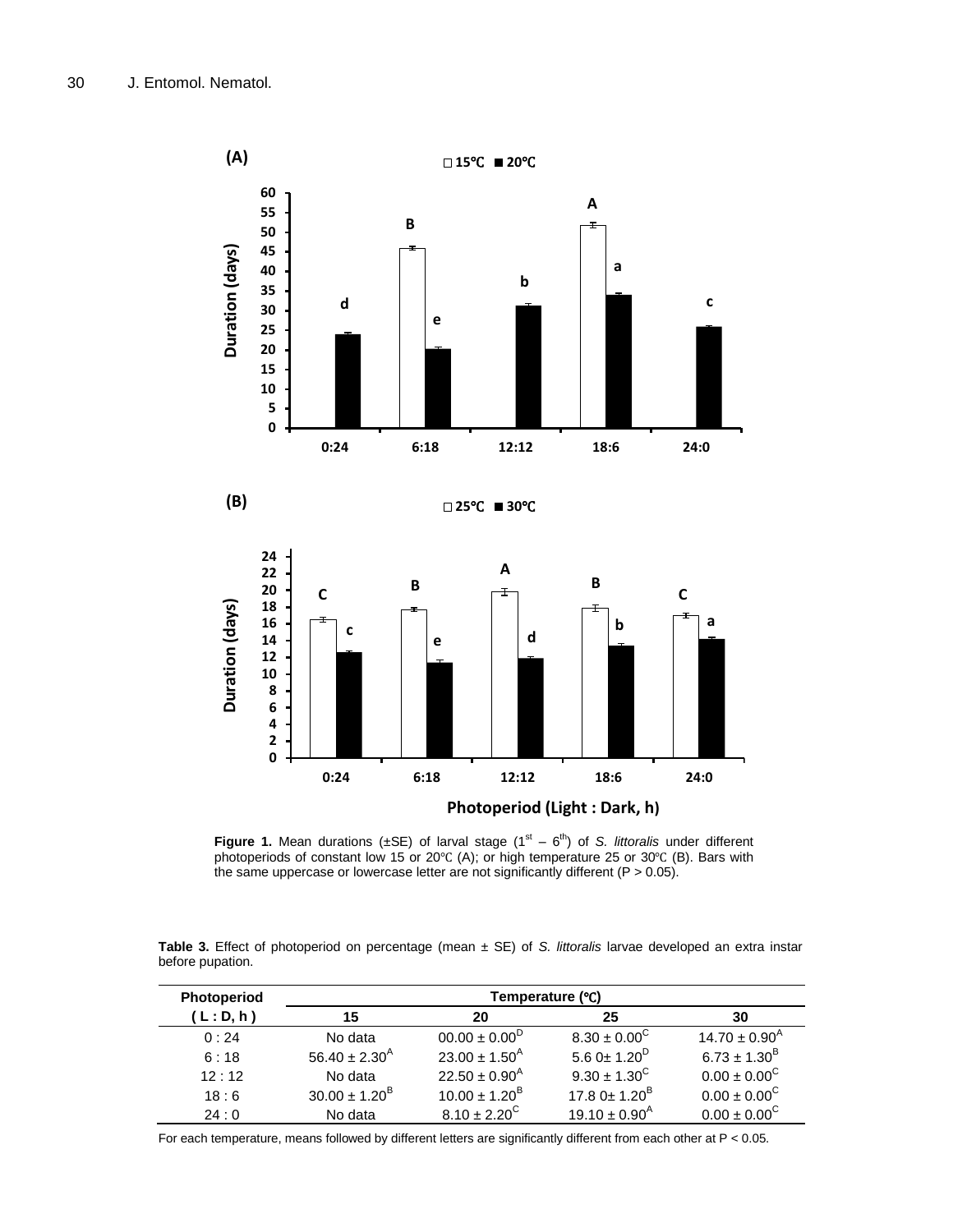| Temp (°C) | <b>Stage</b>         | Photoperiod (L: D, H)          |                                |                                |                                |                                |  |  |  |
|-----------|----------------------|--------------------------------|--------------------------------|--------------------------------|--------------------------------|--------------------------------|--|--|--|
|           |                      | 0:24                           | 6:18                           | 12:12                          | 18:6                           | 24:0                           |  |  |  |
| 15        | Prepupa ♂            |                                | 439.70±9.10 <sup>a</sup>       |                                | $439.2 \pm 7.70^a$             |                                |  |  |  |
|           | Prepupa <sup>2</sup> |                                | 488.60±2.80 <sup>a</sup>       |                                | 492.80±3.80 <sup>a</sup>       |                                |  |  |  |
|           | Pupa $\delta$        |                                | 394.99±7.80 <sup>a</sup>       |                                | 401.70±7.60 <sup>a</sup>       |                                |  |  |  |
|           | Pupa $\varphi$       |                                | 437.20±11.90 <sup>a</sup>      | $\blacksquare$                 | $436.3 \pm 11.20^a$            |                                |  |  |  |
| 20        | Prepupa ♂            | 385.90±4.30 <sup>b</sup>       | $340.30 \pm 1.60$ <sup>d</sup> | 399.40±3.10 <sup>a</sup>       | $388.20 \pm 2.70^b$            | $360.20 \pm 3.90^c$            |  |  |  |
|           | Prepupa <sup>2</sup> | $426.30\pm3.50^{b}$            | $376.50 \pm 3.70^{\circ}$      | $440.10 \pm 2.80$ <sup>a</sup> | 438.70 $\pm$ 4.50 <sup>a</sup> | 402.3 $\pm$ 2.60 $\textdegree$ |  |  |  |
|           | Pupa $\delta$        | 337.60±6.50°<br>339.60±7.30°   |                                | $378.10\pm4.10^{b}$            | 391.97±5.50 <sup>a</sup>       | 341.3±6.90°                    |  |  |  |
|           | Pupa $\mathcal{Q}$   | 353.60±5.50 <sup>d</sup>       | 397.40±4.40 <sup>b</sup>       | $425.40 \pm 2.40^a$            | 414.90 $\pm$ 4.60 <sup>a</sup> | 376.5±4.80 <sup>d</sup>        |  |  |  |
|           | Prepupa $\delta$     | 310.87±2.50°                   | $322.90\pm6.10^{b}$            | $350.70 \pm 3.20^{\circ}$      | $300.10 \pm 2.90$ <sup>d</sup> | $300.8 \pm 1.40^{cd}$          |  |  |  |
|           | Prepupa $\varphi$    | 366.80±3.00 <sup>d</sup>       | 415.40±3.10 <sup>a</sup>       | $390.20 \pm 3.40^b$            | 299.70±3.20 <sup>e</sup>       | $336.1 \pm 7.70^c$             |  |  |  |
| 25        | Pupa $\delta$        | 289.03±4.80°                   | $305.20 \pm 4.03^b$            | 328.50±6.10 <sup>a</sup>       | 294.90±4.50°                   | $284.8 \pm 6.50$ <sup>c</sup>  |  |  |  |
|           | Pupa $\varphi$       | 336.30±7.80 <sup>b</sup>       | 363.50±4.20 <sup>a</sup>       | $370.30 \pm 7.20^a$            | $303.20 \pm 3.10^d$            | $314.90 \pm 3.80$ <sup>c</sup> |  |  |  |
| 30        | Prepupa ♂            | 275.99±3.60°                   | 263.30±3.60 <sup>d</sup>       | $284.10\pm3.30^{b}$            | 282.20±3.90 <sup>bc</sup>      | 292.10±4.40 <sup>a</sup>       |  |  |  |
|           | Prepupa <sup>2</sup> | $305.10 \pm 2.98$ <sup>b</sup> | 299.98±4.10 <sup>b</sup>       | $310.50 \pm 2.99^b$            | $300.90 \pm 3.50^{\circ}$      | 352.96±4.80 <sup>a</sup>       |  |  |  |
|           | Pupa $\delta$        | 253.40±0.80 <sup>b</sup>       | 246.50±1.40°                   | $265.40\pm0.93^b$              | $265.40 \pm 1.00^a$            | $262.6 \pm 1.40^a$             |  |  |  |
|           | Pupa $\varphi$       | 282.60±2.60°                   | 291.10±2.50 <sup>b</sup>       | 283.70±1.80 <sup>bc</sup>      | $274.70 \pm 3.10^d$            | $349.60 \pm 3.20^a$            |  |  |  |

**Table 4.** Mean live weights of prepupal and pupal stages of *S. littoralis* at different photoperiods of constant temperature.

Means within a row followed by the same letter are not significantly different, (P < 0.01).



**Larval stage Female pupal stage**

**Figure 2.** Photoschedules (L: D, h) and constant temperature (℃) that accelerated (A, shortest duration) and slowed down (S, longest duration) the development of *S. littoralis*.

et al., 2019; Du Plessis et al., 2020, Papp et al., 2018). Many studies on the effects of photoperiod have been primarily concerned with diapause induction in insects (Mukai and Goto, 2016; He et al., 2017; Yamaguchi and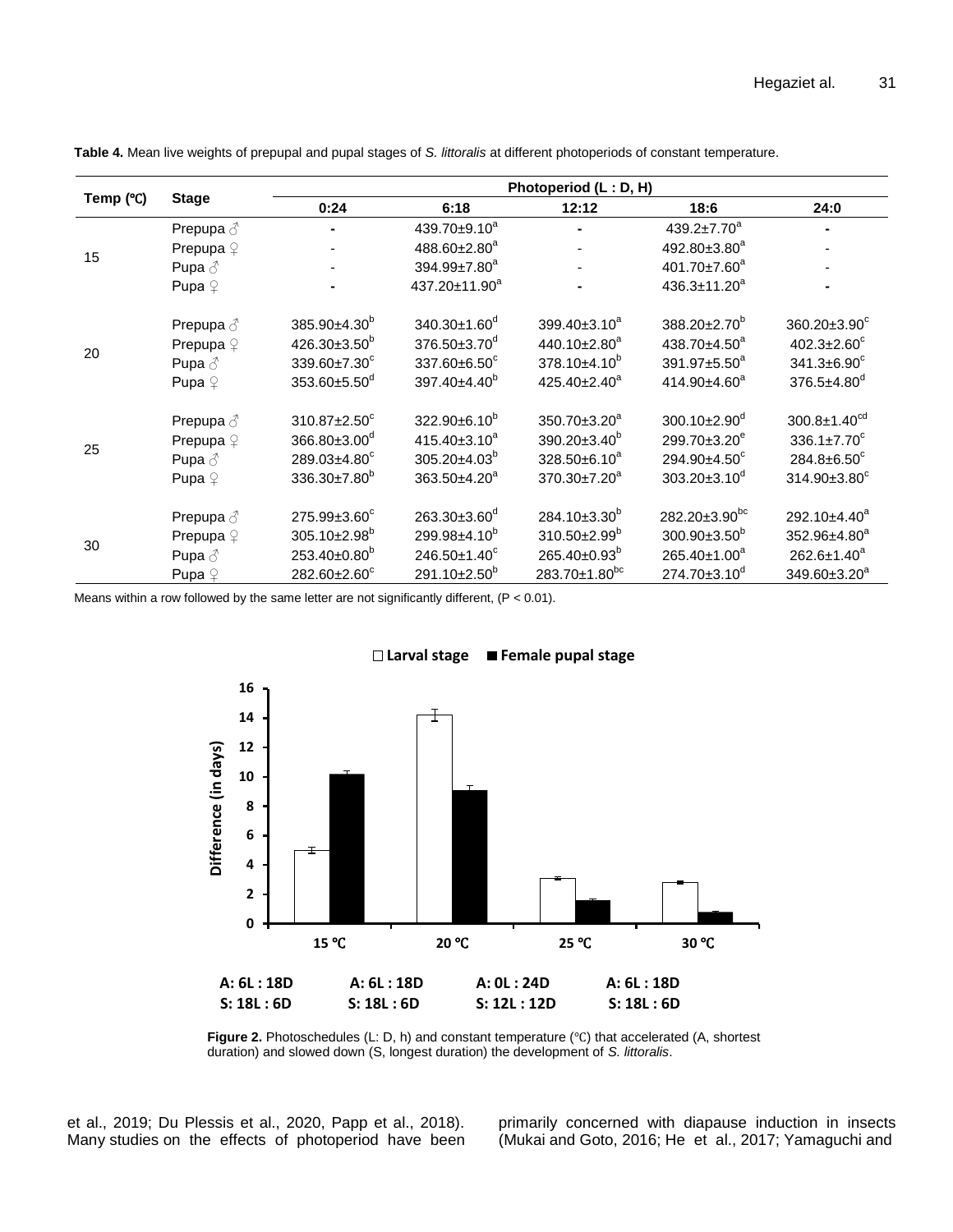Goto, 2019; Saunders, 2020). Photoperiod is a main factor in determining the developmental line of many insect pests (Zohdy and Abou-Elela, 1975; Eizaguirre et al., 1994; Fantinou et al., 1995; Saunders, 2020; Poitou et al., 2020). However, data in the literature on the effect of photoperiod on life history parameters of nondiapaused insects are hard to find. Very little is known about photoperiodism in S. littoralis or about other adaptations by which they synchronize their development with seasonal changes. In a preceding investigation on the effect of different photoperiods on the relative speeds of the endo-developmental stages of *Microplitis rufiventris* wasp attacking *S. littoralis* larvae, Hegazi and Fuhrer (1985) found that the short day length (6L:18D) accelerated the development of *M. rufiventris* wasp larvae, while both of 18L:6D or 0L:24D slowed down the development. The results of the present study showed that photoperiod had significant effects on the developmental durations of *S. littoralis* larvae, fresh pupal weight and the number of larval instars. The effect was temperature dependent. At 15°C, the development was faster by 5 days for the larvae and 10 days for female pupae under long day length than under short one. At 20°C, different photoperiods significantly affected the larval duration, pupal weight and percentage of larvae that passed extra instar. For instance, the larval and pupal durations were shorter by 14 and 9 days at short photoperiod than those larvae reared under long photoperiod. It is not clear which factors can cause to come out such variability among the larval durations, and the involved physiological mechanisms.

It was reported that *S. littoralis* larvae had 6 larval instars (Salama and Shoukry, 1972). The present work showed that, photoperiod can influence the number of instars of this pest. The number of instars of *S. littoralis*  was variable and 7 instars could be observed at rearing constant temperature under different ranges of photoperiods, where significant percentages of *S. littoralis* larvae developed through an extra instar before pupation. Baker and Miller (1974) reported similar observation on the effect of low temperatures in addition to the larval food "chrysanthemum" of *S. littoralis* larvae on producing extra instars. Duodu and Biney (1981) mentioned that *S. littoralis* larvae had an extra molt on some plants (cotton and *Urena*) of four tested food crops. Esperk et al. (2007), reported that the most common factors influencing insect instar number are photoperiod, temperature, humidity, food quantity and quality, injuries, inheritance and sex. Low temperature combined with short photoperiod induces slow development together with additional instars in several species (Ballmer and Pratt, 1989; Shintani and Ishikawa, 1997). Grossniklaus-Burgin et al., (1994), reported that nonparasitized *S. littoralis* pass through typical six larval instars. When parasitized by the egg–larval parasitoid *Chelonus inanitus*, they passed through five larval instars and

entered metamorphosis precociously, and dig into the soil for pupation.

Juvenile hormone (JH) is vitally important in the control of insect development and reproduction (Pener and Shalom, 1987; Raabe, 1989; Nijhout, 1994).These JHs are secreted by a pair of glands in the head known as the corpora allata (Wigglesworth, 1940). JH has the power to maintain insects with larval characteristics that makes it possible for the continued growth of the larval form (Wigglesworth, 1964). Ecdysone is a steroid hormone secreted by prothoracic gland that, in its active form, stimulates metamorphosis and controls molting in insects. Nijhout and Williams (1974a, b) found that JH prevents secretion of the prothoracicotropic hormone (PTTH) by the brain of the late instar larvae of *Munduca sexta*. At the beginning of the periods of PTTH release is regulated by the photoperiod and it seems that the brain is needed as an initiator (Ciemiokr and Sehnalf, 1977; Matsuda, et al., 2017) for keeping in existence of the developmental rhythms. As shown from the above results, day length has significant effect on development, number of larval instars and live pupal weight. So, day length may influence insects' basic physiological processes, such as metabolic rates, as well as functions of the nervous and endocrine systems. The corpora allata and the prothoracic gland may be sensitive to day length changes at low temperature or the day length may affect JH biosynthesis at low temperature. The implication of the key present findings possibly could contribute to more appropriate phenological models for evaluation of pest management methods and for population dynamics analysis. It can also contribute to an understanding of the effects of weather conditions on *S. littoralis* phenology and better management strategy of the cotton leaf worm.

# **CONFLICT OF INTERESTS**

The authors have not declared any conflict of interests.

# **ACKNOWLEDGEMENTS**

The authors thank the five anonymous reviewers for constructive comments on the manuscript. The first author appreciate Alexander Von Humboldt Foundation for research equipment donation used in the present work and thank Miss Fedaa Y. for providing assistance in writing and cleaning the English. No funding was available to conduct this work.

#### **REFERENCES**

Badr NA, Moawad GM, Salem IEM (1983). Host plant shifting affects the biology of Spodoptera littoralis (Boisd.) (Lepidoptera: Noctuidae). Mededelingen van de Faculteit Landbouwwetenschappen,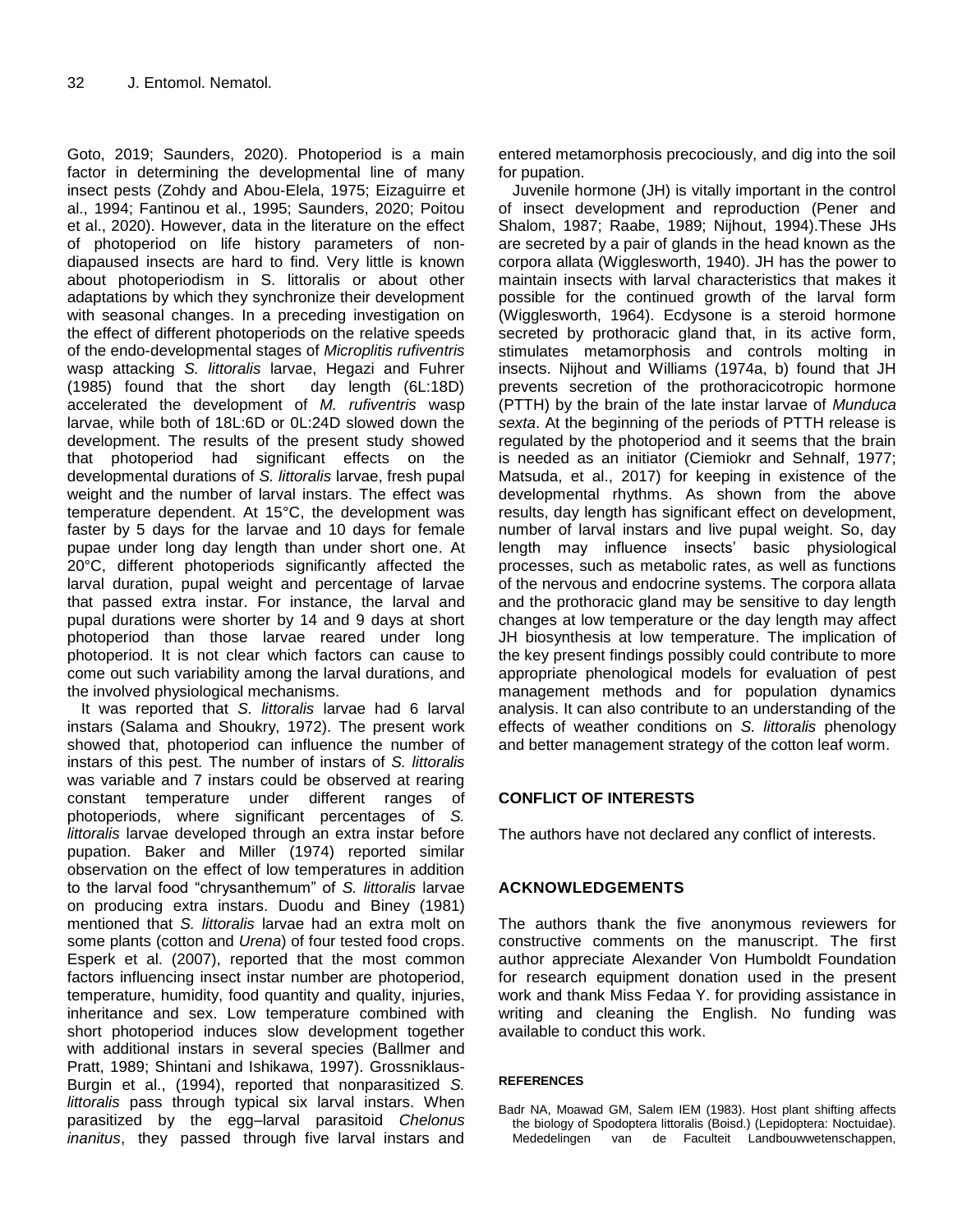Rijksuniversiteit Gent 48(2):369-374.

- Baker CRB, Miller GW (1974). Some effects of temperature and larval food on the development of Spodoptera littoralis (Boisd.) (Lep., Noctuidae). Bulletin of Entomological Research 63(3):495-511.
- Ballmer GR, Pratt GF (1989). Instar number and larval development in Lycaena phlaeas hypophlaeas (Boisduval) (Lycaenidae). Journal of the Lepidopterists' Society 43:59-65.
- Bansode SA, More VR, Zambare SP (2016). Effect of Different Constant Temperature on the Life Cycle of a Fly of Forensic Importance Lucilia cuprina. Entomology Ornithology and Herpetology 5:183.
- Bishara I (1934). The cotton worm Prodenia litura F. in Egypt. Bulletin de la Societe Entomologique d'Egypte 18:223-404.

Butt BA, Cantu E (1962). Sex determination of lepidopterous pupae. UDSA-ARS, pp. 33-75.

- Campion D, Bettany B, McGinnigle J, Taylor L (1977). The distribution and migration of Spodoptera littoralis (Boisduval) (Lepi-doptera: Noctuidae), in relation to meteorology on Cyprus, interpreted from maps of pheromone trap samples. Bulletin of Entomological Research 67(3):501-522.
- Ciemiokr E, Sehnalf C (1977). The role of neuro-endocrine system as a pacemaker of insect moulting cycle. Journal of Interdisciplinary Cycle Research 8(3-4):301-303.
- Dahi HF (2005). Egyptian cotton leafworm Spodoptera littoralis development on artificial diet in relation to heat unit requirements. The Third International Conference on IPM Role in Integrated Crop management and Impacts on Environment and Agricultural Products. Plant Protection Research Institute, ARC, Dokki, Giza, Egypt.

Dimetry NZ (1972). Further studies on the host plant preference of Spodoptera littoralis Boisd. (Lepid.,Noctuidae). Zeitschrift fur Angewandte Entomologie 71(4):350-355.

- Duodu YA, Biney FF (1981). Growth, food consumption and food utilization of Spodoptera littoralis (Boisduval) (Lepidoptera: Noctuidae) on four food-plants. Bulletin of Entomological Research 71(4):655-662.
- Du Plessis H, Schlemmer ML, Van den Berg J (2020). The Effect of Temperature on the Development of Spodoptera frugiperda<br>(Lepidoptera: Noctuidae). Insects 11:228. (Lepidoptera: https://doi.org/10.3390/insects11040228.
- El-Shafei SA, Isshak RR, Nasr ESA (1981). Seasonal abundance of the cotton leafworm moths, Spodoptera littoralis (Boisd.), in relation to the accumulated heat. Research Bulletin, Faculty of Agriculture, Ain Shams University, pp. 1613-1615.
- Eizaguirre M, Lopez C, Asin L, Albajes R (1994). Thermoperiodism, photoperiodism and sensitive stage in the diapause induction of Sesamia nonagrioides (Lepidoptera: Noctuidae). Journal of Insect Physiology 40(2):113-119.
- Esperk T, Tammaru T, Nylin S (2007). Intraspecific variability in number of larval instars in insects. Journal of Economic Entomology 100(3):627–645.
- Fantinou AA, Karandinos MG, Tsitsipis JA (1995). Diapause induction in the Sesamia nonagrioides (Lepidoptera: Noctuidae) effect of photoperiod and temperature. Environmental Entomology and temperature. Environmental 24(6):1458-1466.
- Fantinou AA, Tsitsipis JA, Karandinos MG (1996). Effects of short- and long-photoperiods on growth and development of Sesamia nonagrioides (Lepidoptera: Noctuidae). Environmental Entomology 25(6):1337-1343.
- Grossniklaus-Burgin C, Wyler T, Pfister-Wilhelm R, Lanzrein B (1994). Biology and morphology of the parasitoid Chelonus inanitus (Braconidae, Hymenoptera) and effects on the development of its host Spodoptera littoralis (Noctuidae, Lepidoptera). Invertebrate Reproduction and Development 25(2):143-158.
- Gerling D (1971). Occurrence, abundance, and efficiency of some local parasitoids attacking Spodoptera littoralis in selected cotton fields in Israel. Annals of the Entomological Society of America 64(2):492- 499.
- Harakly FA, Bishara SI (1974). Effect of nutrition on the biology of the cotton leafworm, Spodoptera littoralis (Boisd.), in Egypt (Lepidoptera: Noctuidae). Bulletin de la Societe Entomologique d'Egypte 58:25-30.
- He H, Chen C, Xiao H, Xue F (2017). Photoperiodic control of diapause induction in the zygaenid moth Thyrassia penangae – involving daylength measurement. Research and Reports in Biology 8:1-5.
- Hegazi EM (1976). Further studies on certain natural enemies attacking the cotton leafworm in Alexandria region. Ph.D. thesis, Faculty of Agriculture, University of Alexandria, Alexandria, Egypt.
- Hegazi EM, Fuhrer E (1985). Instars of Microplitis rufiventris (Hym.; Braconidae) and their relative developmental speed under different photoperiods. Entomophaga 30:231-243.
- Hegazi E, Khafagi W, Aamer N (2017). Effects of photoperiod on the immature developmental time of Apanteles galleriae Wilkinson (Hymenoptera: Braconidae). Journal of Agricultural Science and Food Technology 3(1):1-6.
- Hosny MM, Isshak R (1967). New approaches to the ecology and control of three major cotton pests in U.A.R. Part 1: Factors stimulating the outbreaks of the cotton leafworm in U.A.R. and the principles of its prediction. U.A.R. Ministry of Agricultural Technical Bulletin 1:1-36.
- Khalifa A, Iss-hak RR, Foda ME (1982). Vertical and horizontal distribution of the Egyptian cotton leafworm egg masses in cotton fields in Egypt. Research Bulletin, Faculty of Agriculture, Ain Shams University pp. 1749-1756.

Lopez C, Eizaguirre M, Albajes R (1995). Diapause detection and monitoring in the Mediterranean corn stalk borer. Physiological Entomology 20(4):330-336.

- López C, Eizaguirre M (2019). Diapause and biological cycle of Cydalima perspectalis (Walker) in the eastern Pyrenees. Journal of Applied Entomology 143(10)1096-1104.
- Matsuda N, Kanbe T, Akimoto SI, Numata H (2017). Transgenerational seasonal timer for suppression of sexual morph production in the pea aphid, Acyrthosiphon pisum. Journal of Insect Physiology 101:1–6.
- Miller GW (1976). Cold storage as a quarantine treatment to prevent the introduction of Spodoptera littoralis (Boisd.) into glasshouses in the UK. Journal of Plant Pathology 25(4):193-196.
- Miller GW (1977). Mortality of Spodoptera littoralis (Boisduval) (Lepidoptera: Noctuidae) at non-freezing temperatures. Bulletin of Entomological Research 67(1):143-152.
- Mironidis G, Savopoulou-Soulta M (2008). Development, Survivorship, and Reproduction of Helicoverpa armigera (Lepidoptera: Noctuidae) Under Constant and Alternating Temperatures. Environmental Entomology 37(1):16-28.
- Montezano D, Specht A, Sosa-Gómez DR Roque-Specht VF, de Paula-Moraes SV, Peterson JA, Hunt TE (2019). Developmental parameters of Spodoptera frugiperda (Lepidoptera: Noctuidae) immature stages under controlled and standardized conditions. Journal of Agricultural Science 11(8): 76-89.
- Mukai A, Goto SG (2016). The clock gene period is essential for the photoperiodic response in the jewel wasp Nasonia vitripennis (Hymenoptera: Pteromalidae). Applied Entomology and Zoology 51(2):185-194.
- Nijhout HF (1994). Insect hormones. Princeton University Press, Princeton.
- Nijhouth F, Williamsc M (1974a). The control of molting and metamorphosis in Manduca sexta (Lepidoptera): Growth of the last instar larvae and the decision to molt. Journal of Experimental Biology 61(2):481-491.
- Nijhouth F, Williamsc M (1974b). Control of molting and metamorphosis in the tobacco hornworm, Manduca sexta (L): cassation of juvenile hormone secretion as a trigger for pupation. Journal of Experimental Biology 61(2):493-501.
- Nylin S (2001). Life history perspectives on pest insects: What's the use? Austral Ecology 26(5):507-517.
- Ocete RE (1984). Study of the biological cycle of Spodoptera littoralis (Boisduval) at different temperatures. Graellsia 40:195-206.
- Papp V, Ladányi M, Vétek G (2018) Temperature-dependent development of Aproceros leucopoda (Hymenoptera:Argidae), an invasive pest of elms in Europe. Journal of Applied Entomology 142(6):589-597.
- Pener MP, Shalom U (1987). Endocrine manipulations, juvenile hormone and ontogenesis of male sexual behaviour in locusts. Insect